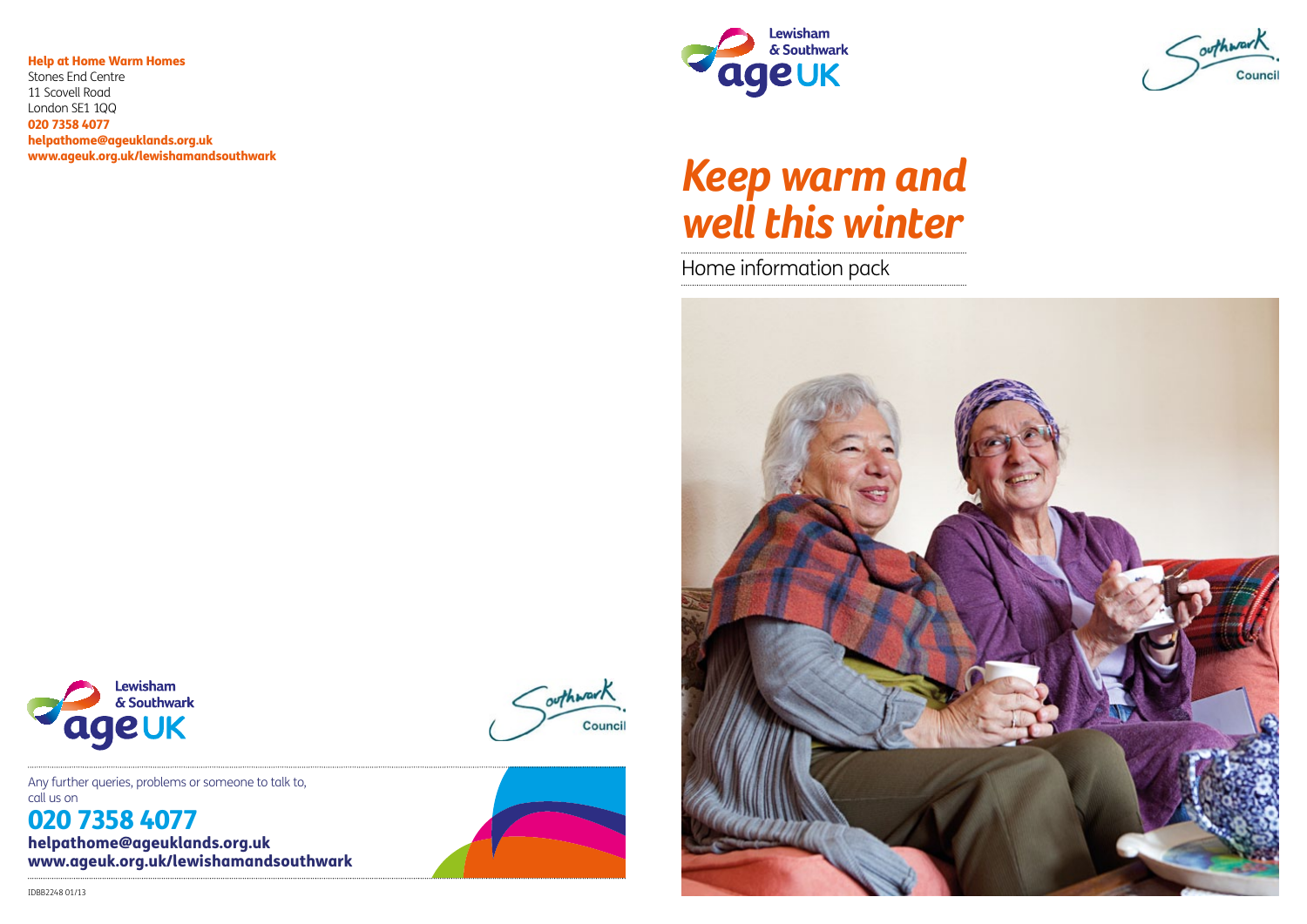Cold homes have a significant impact on people's health. One of the best ways of keeping yourself well during winter is to stay warm. Cold weather can lead to serious health problems such as heart attacks, strokes, pneumonia and depression.

The chances of these problems are higher if you are vulnerable to cold-related illnesses and are:

- over 60
- on a low income (so cannot afford heating)
- have a long-term health condition such as heart, lung or kidney disease
- disabled

Every winter in the UK, 25,000–30,000 deaths are linked to the cold weather. Approximately four million households in the UK are in fuel poverty. This is when a household spends more than 10% of their income to keep warm.

There are many health impacts that can occur due to a cold damp home including:

- increased suffering
- problems caring for vulnerable people at home – reducing recovery from illness
- increased risk of relapse/reoccurrence
- heart attack
- stroke
- respiratory illness bronchitis, pneumonia, asthma attacks, cold and flu, arthritis and rheumatism
- falls, accidents, mobility problems
- hypothermia
- mental health issues
- other health conditions affected by extreme temperatures

### A chilling thought!

After a cold snap – your local hospital will gear itself up to deal with the following increase in illnesses triggered by the cold weather.

Over half of excess winter deaths are from cardiovascular disease. A third are from respiratory disease and 93% are those aged over 65.

### Most of these health impacts are avoidable

# *Why should I keep warm?*

# During the day

- avoid going outdoors unless necessary but keep active and moving around your home as much as you can
- keep your home at recommended indoor temperatures
- if you cannot heat all of your rooms, keep your living room warm throughout the day and heat your bedroom before going to bed
- set the timer on your heating to come on before you get up and switch off when you go to bed
- in very cold weather, rather than turn the thermostat up, set the heating to come on earlier so that you will not be cold while you wait for your home to become warm





# During the night

If you use a fire or heater in your bedroom during the winter, open the window or door a little at night for ventilation. Keep your bedroom at recommended indoor night-time temperatures. Never use an electric blanket and hot water bottle together as you could electrocute yourself.

If you have an electric blanket, check what type it is – some are designed only to warm the bed before you get in and should not be used throughout the night.

Make sure that your electric blanket is safe by getting it tested every three years by an expert. The Fire Brigade and Trading Standards can test your electric blanket for safety. If buying a new electric blanket look for CE, BEAB or IMQ safety markings.

DO NOT use a gas cooker or oven to heat your home, as this is inefficient and there is a risk of carbon monoxide poisoning. More information is available from the NHS Keep Warm Keep Well webpage: www.nhs.uk/Livewell/winterhealth/Pages/ KeepWarmKeepWell.aspx



# *How can I keep warm?*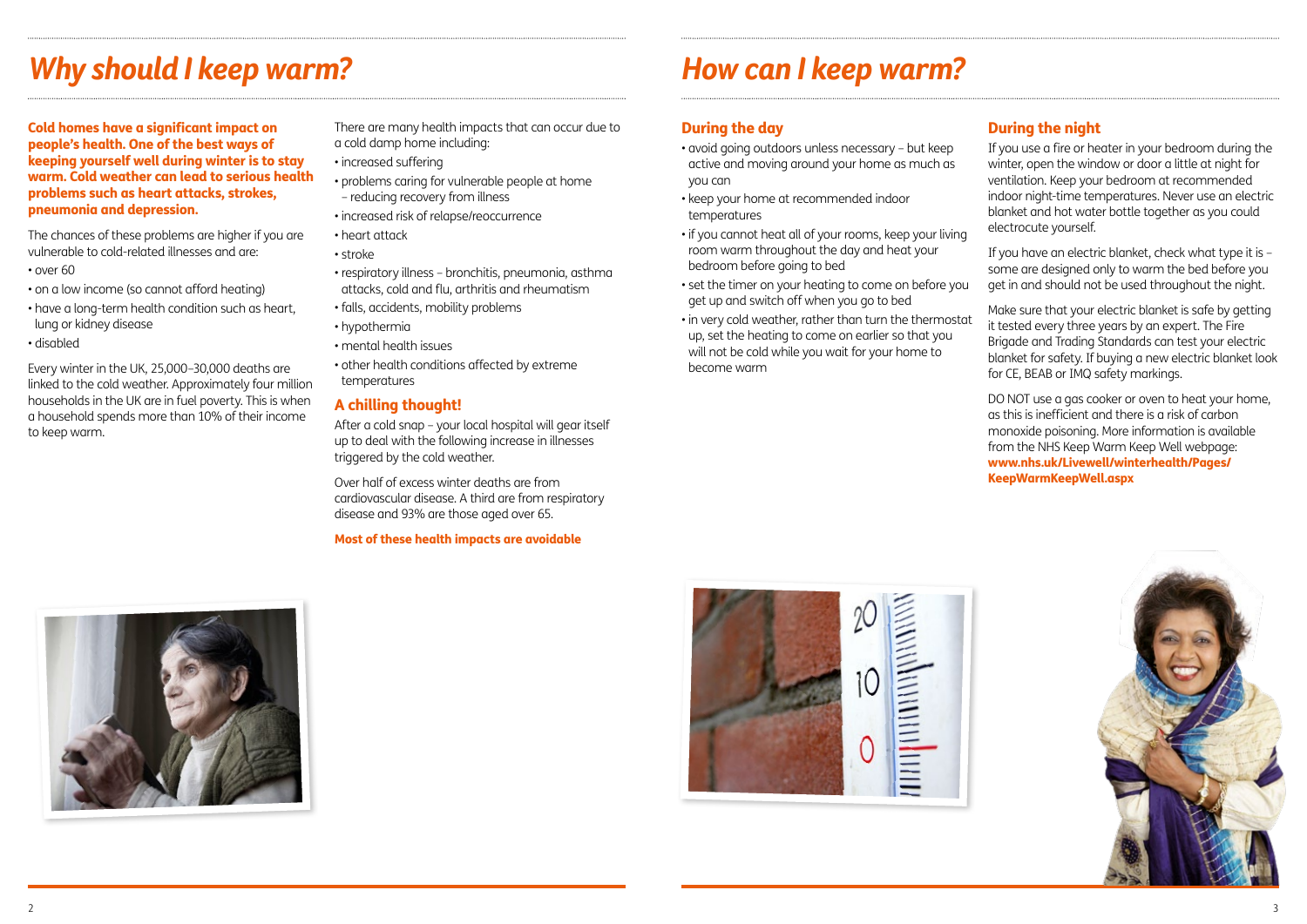# *How do I keep my house warm? How can I save money on my fuel bills?*

# Being energy efficient

You can speak to your energy supplier or to the **Energy Saving Trust 0800 512 012**, but for the time being here are some energy saving tips:

- **1** If you have a timer, set the heating and hot water to come on only when required – 30 minutes before you get up in the morning and set to turn off 30 minutes before you are due to leave the house
- 2 Set the hot water cylinder thermostat to either 60 degrees Celsius (140 degrees Fahrenheit).
- **3** Close your curtains at dusk to stop heat escaping through the windows and check for draughts around windows and doors.
- 4 Always turn off the light when you leave a room. Don't leave appliances on standby and remember not to leave laptops and mobile phones on charge unnecessarily.
- **5** Try to ensure that you only boil as much water in your kettle as you need
- 6 A dripping hot water tap can waste enough energy in a single week to fill half a bath. So fix leaking taps and make sure they are fully turned off
- **7** Energy saving light bulbs last up to ten times longer than ordinary bulbs and can save around £45 over the lifetime of the bulb

With a little effort and research you can ensure that you are not spending any more on energy than you absolutely need.







Gas and electricity prices have risen but there are still ways to cut the cost of your energy bills. Developments in the energy market have made it easier for you to shop around and choose the best deal.

> For more information, contact **0845 915 1515** or visit www.direct.gov.uk

Information required in making an informed choice:

- Annual statement or copy of bills over the last 3 months
- If you use a card, token or key meter, have an idea of how much you spend a week/month on energy
- The name of the tariff you are currently on (if you don't know contact your supplier).
- How much was spent on energy in the last year
- How you currently pay for your energy
- Your postcode

### Is changing supplier risky?

- There is no danger of your energy supply being disconnected.
- You will not need a new meter
- The gas and electricity you receive in your home will remain the same
- The only difference you will see is that your bill will be from your new supplier
- If you currently have a fixed term contract there may be a penalty to pay for terminating a fixed term contract early



# Comparing prices

Approved online price comparison sites are listed on www.consumerfocus.org.uk

If you cannot access the internet, you can call Consumer Direct on 0845 404 0506 for a pricing factsheet for your area or general advice. Alternatively, you can phone your supplier direct.

The Winter Fuel Payment helps with the costs of keeping warm in the winter for people born on or before 5 January 1951. Payments vary between £100 and £300 depending on individual circumstances.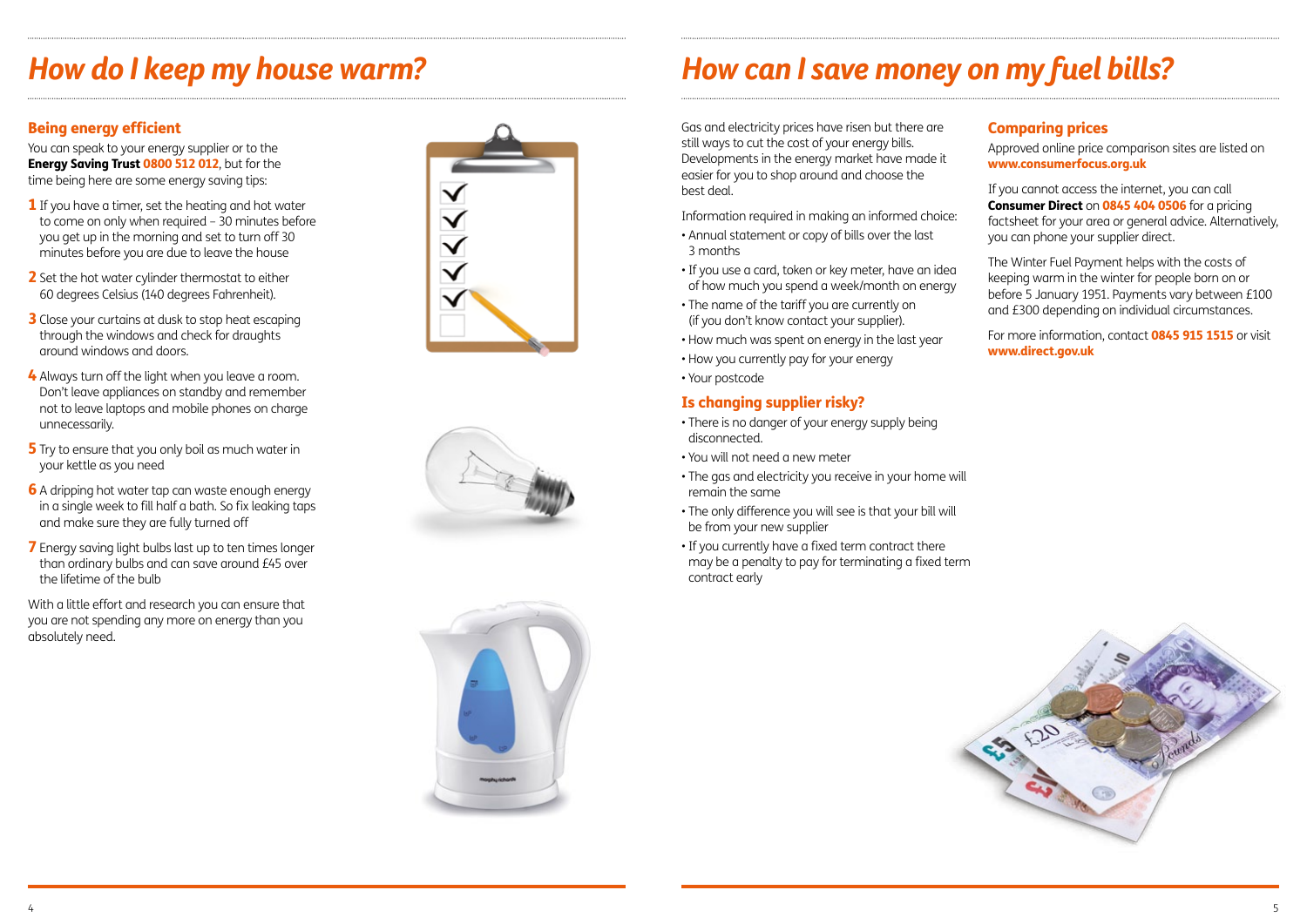# *Where can I get help if I can't pay? Dealing with arrears*

### Getting help with your energy bills

If you are having difficulty paying your bills and are worried about money, there are a number of people who can help. Suppliers offer those considered 'vulnerable' access to the company's cheapest tariff. Typically, vulnerable people may be those that are elderly, disabled or on low incomes. You will need to approach individual suppliers to see what schemes they have in place. You can get help to do this from any of the organisations listed below.

### Age UK Lewisham and Southwark

We can give general financial advice and check that you are getting all the benefits you are entitled to. Call 020 7358 4077.

#### The Home Heat Helpline

Also offers advice for people having difficulties in paying for their bills. They can help you access all the help and information you need and you can call them free on **0800 33 66 99** or visit www.homeheathelpline.org.uk

For help and advice about fuel debts, contact your local advice agency. Full details are available at www.southwarkadvice.org.uk

#### Southwark CAB

Telephone advice 0844 499 434

#### Peckham CAB

97 Peckham High St, SE15 5RS Drop in service Monday, Wednesday and Friday 10.00am–1.00pm

Bermondsey CAB 8 Market Place, Southwark Park Road, SE16 3UQ Drop in service Tuesday and Thursday 10.00am–1.00pm

### Blackfriars Advice Centre

131 Camberwell Road London SE5 0HF Drop in service Monday to Thursday 10.00am–12.00 noon Monday, Tuesday and Thursday 2.00–4.00pm

Reception desk is open for enquires Monday to Friday between the hours of 10.00am–12 noon, 2.00–4.30pm, 5.00–7.00pm (Wednesday only)

Blackfriars Advice Centre can give you information and help. They can contactable on **020 7358 7035** or visit www.blackfriars-advice.com



If you think you might have difficulty paying for you bill, contact your supplier immediately to discuss the situation – this is the best way to avoid recovery action such as disconnection or installation of a pre-payment meter. Most energy suppliers offer some form of help to customers struggling to pay their bills.

Some examples include:

- rebates to certain customers who quality if they are over 60, on certain benefits or who are on a low income
- money off your energy bill
- benefit entitlement checks to ensure the customer is receiving all government benefits and any grants that they may be entitled to, for example to write off debts of purchase new appliances

Energy suppliers have to let you repay arrears at a rate that is affordable to you, even if it means the arrears will not be cleared within 12 months or some other period of time.

If you are having difficulty paying your energy bills or are in arrears, come in to your local advice centre or Citizens Advice Bureau t find out what assistance you can get.

If you are in receipt of certain benefits and have fuel arrears over a certain amount, you may be able to apply for direct deductions from your benefit towards your arrears and ongoing usage. This scheme is called Fuel Direct and is available by contacting your local benefits office. Further information about this is available from all the advice sources listed above.

# Priority Service Register

If you are of pensionable age, disabled or chronically sick, you can qualify for your supplier's Priority Service Register (PSR). The PSR is available to anyone who is of pensionable age, living with a disability or chronic illness, or with a visual or hearing impairment.

Joining the PSR entitles them to the following free services:

- a gas appliance and installation safety check (where everyone in the household is eligible for the PSR).
- help with moving a meter if it is in an inconvenient position
- a personal password system for gas and electricity staff to use every time they call at the person's home, to confirm they are genuine
- help if they have difficulty in using certain appliances
- bills supplied in different formats, such as large print or Braille, by cassette or in a different language.

To find out if you qualify for the PSR or to register, either contact your supplier direct or get help from any of the advice agencies listed above.

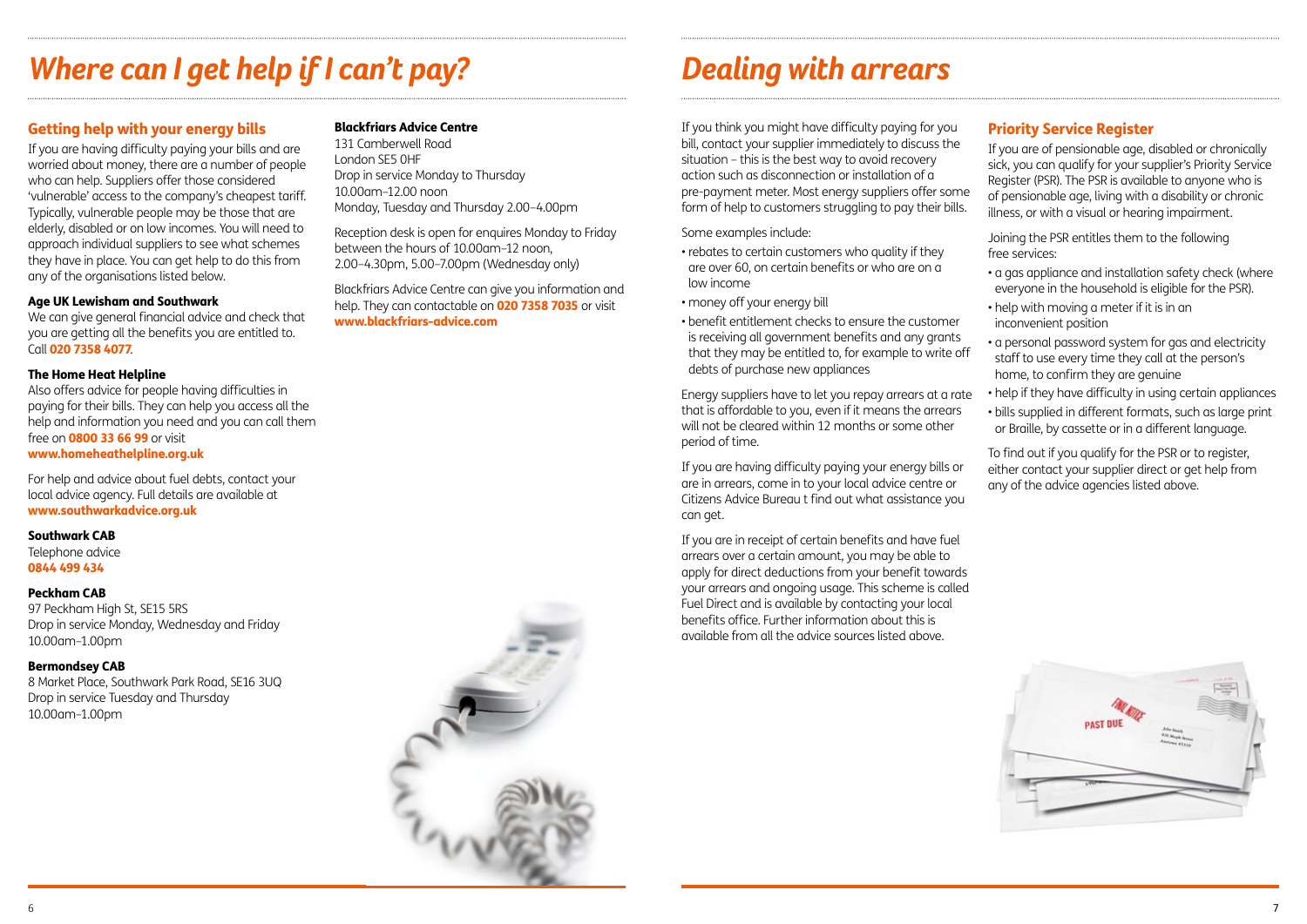If your home could benefit from additional insulation, there may be help available with the costs. Large energy providers run insulation schemes which offer subsidised cavity wall or loft insulation to anyone who owns their home or privately rents from a landlord. Usually, you do not need to be supplied by the energy provider offering the grant to take advantage of their scheme, though customers often get greater discounts. These schemes also offer free insulation to those over 70 or in receipt of certain benefits. If you qualify for free insulation, it is well worth taking advantage of these schemes as once the insulation is installed you can start saving money straight away.

For more information, contact the Help at Home team on **020 7358 4077** or go to www.ageuk.org.uk/lewishamandsouthwark



We have teamed up with the RE:NEW scheme to offer residents who own their home or rent privately, a free energy assessment of their home, a series of easy to install measures such as energy monitors which will be fitted for you and depending on your circumstances you may also benefit from free virgin loft or cavity wall insulation. A cashback reward is available for loft and cavity wall insulation – this will be discussed with you during the visit.

# *Am I entitled to more help with money or improvements?*

# *Useful Contacts*

### Age UK Lewisham and Southwark

Information and Advice service. The Help at Home team offer advice, information and support in and around the home. 020 7358 4077

### helpathome@ageuklands.org.uk

#### Southwark Keep Warm Keep Well Partnership www.southwarkadvice.org.uk

#### Citizens Advice Bureau Southwark 0844 499 4143

Monday 1.30–3.30pm Tuesday 4.30–6.30pm Wednesday 1.30–3.30pm Thursday 11.00am–1.00pm Outside of these times you can obtain pre-recorded information on this number on a wide range of topics.

#### Southwark Carers

A free advice service on energy saving and fuel debt. 020 7183 2286

www.southwarkcarers.org.uk/energycare

#### Blackfriars Advice Centre

A general advice service offering free advice & assistance to Southwark residents. Drop in service and appointments at Cambridge House: Cambridge House, 131 Camberwell Road, SE5 0HF

020 7358 7035

www.blackfriars-advice.com

#### Home Improvement Agency

The Home Improvement agency provides a service to improve or repair your home and is available for homeowners or private tenants if you are elderly, disabled or live with someone who is disabled. 020 7525 1873

home.improvementagency@southwark.gov.uk

Southwark Council handy person scheme: 020 7525 1863

handyperson@southwark.gov.uk

#### Dulwich Helpline 020 8299 2623

Offers volunteer support, activity groups, hospital visiting and one-off practical help. www.dulwich-helpline.org.uk

### Time and Talents

Offers community led services and activity groups to people of Rotherhithe and Bermondsey 020 7231 7845

www.timeandtalents.org.uk

Advice for people having trouble paying bills

Home Heat helpline 0800 33 66 99 (freephone) www.homeheathelpline.org.uk

Consumer Direct 0845 404 0506 www.consumerdirect.gov.uk

Energy Saving Trust Advice on improving energy efficiency of home 0800 512 012 www.energysavingtrust.org.uk